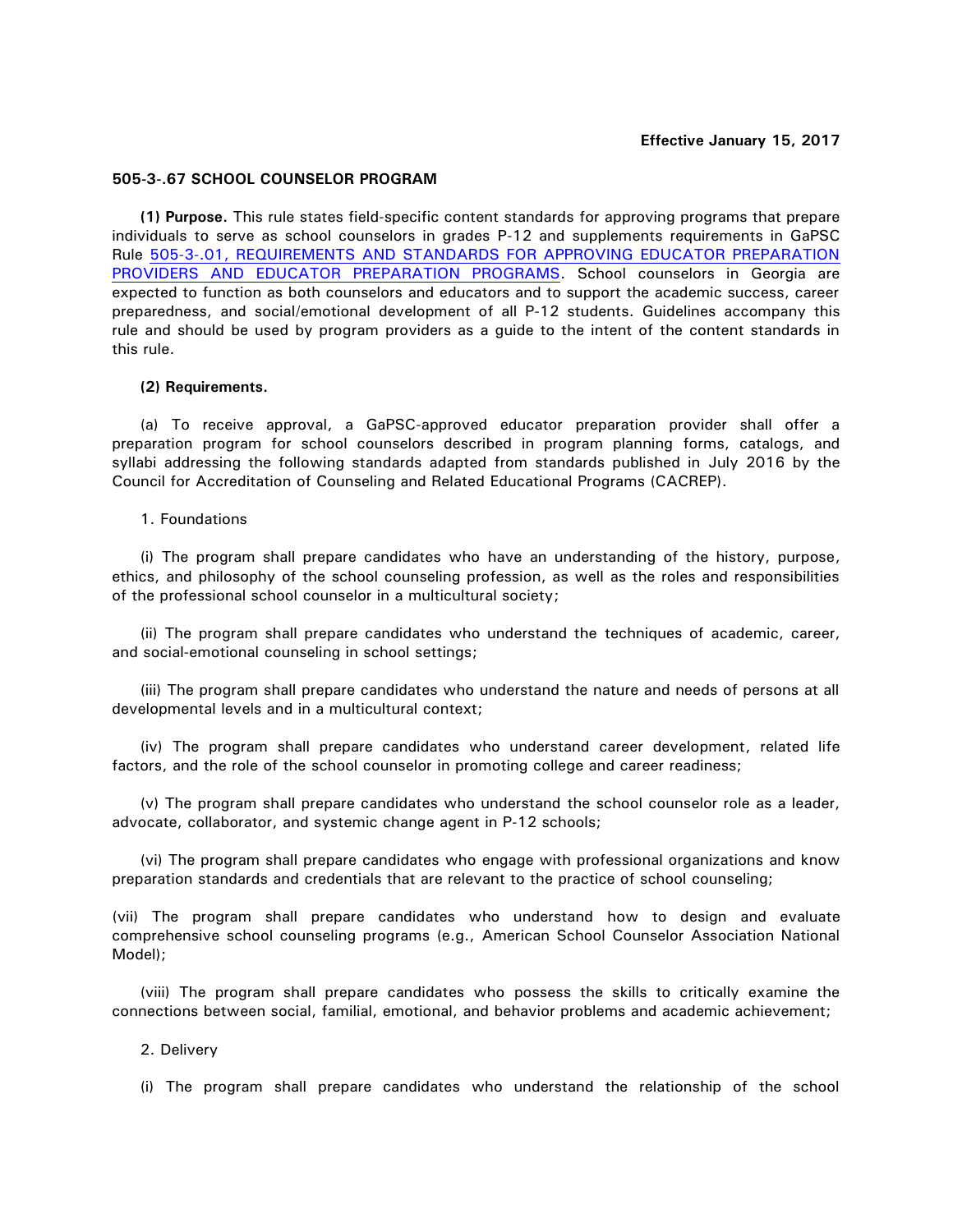counseling program to the strategic focus of the school;

(ii) The program shall prepare candidates who demonstrate how to design, implement, manage, and evaluate school-to-school and school-to-work transition programs, postsecondary planning, and college admissions counseling;

(iii) The program shall prepare candidates who implement best practices designed to close the achievement gap, promote student academic success, provide effective transitions and informed career choices, and increase promotion and graduation rates;

(iv) The program shall prepare candidates who demonstrate core curriculum design, lesson plan development, classroom management strategies, and differentiated instructional strategies;

(v) The program shall prepare candidates who understand how to develop and implement programs designed to enhance academic development for all students;

(vi) The program shall prepare candidates who understand how to develop and implement strategies and activities to facilitate student awareness and informed decision making for a full range of postsecondary options and opportunities; and

(vii) The program shall prepare candidates who understand how to implement differentiated instructional strategies that draw on subject matter and pedagogical content knowledge and skills to promote student achievement;

(viii) The program shall prepare candidates who understand how to design, implement, manage, and evaluate programs to enhance the academic, career, and social-emotional development of students; and

(ix) The program shall prepare candidates who understand how to assess barriers that impede students' academic, career, and social-emotional development.

(x) The program shall prepare candidates who understand the use of developmentally appropriate counseling interventions and assessments;

(xi) The program shall prepare candidates who understand how to plan and present school counseling-related educational programs for use with parents and teachers (e.g., parent education programs, core curriculum, suicide prevention training, anti-bullying training, and college and career readiness).

3. Management

(i) The program shall prepare candidates who understand how to develop and implement various needs assessments for academic, career, and social-emotional development;

(ii) The program shall prepare candidates who understand how to assess and interpret students' strengths and needs, recognizing uniqueness in cultures, languages, values, backgrounds, special needs, and abilities;

(iii) The program shall prepare candidates who understand the school counselor's roles and responsibilities in relation to the school's emergency management plans, and crises, disasters, and trauma;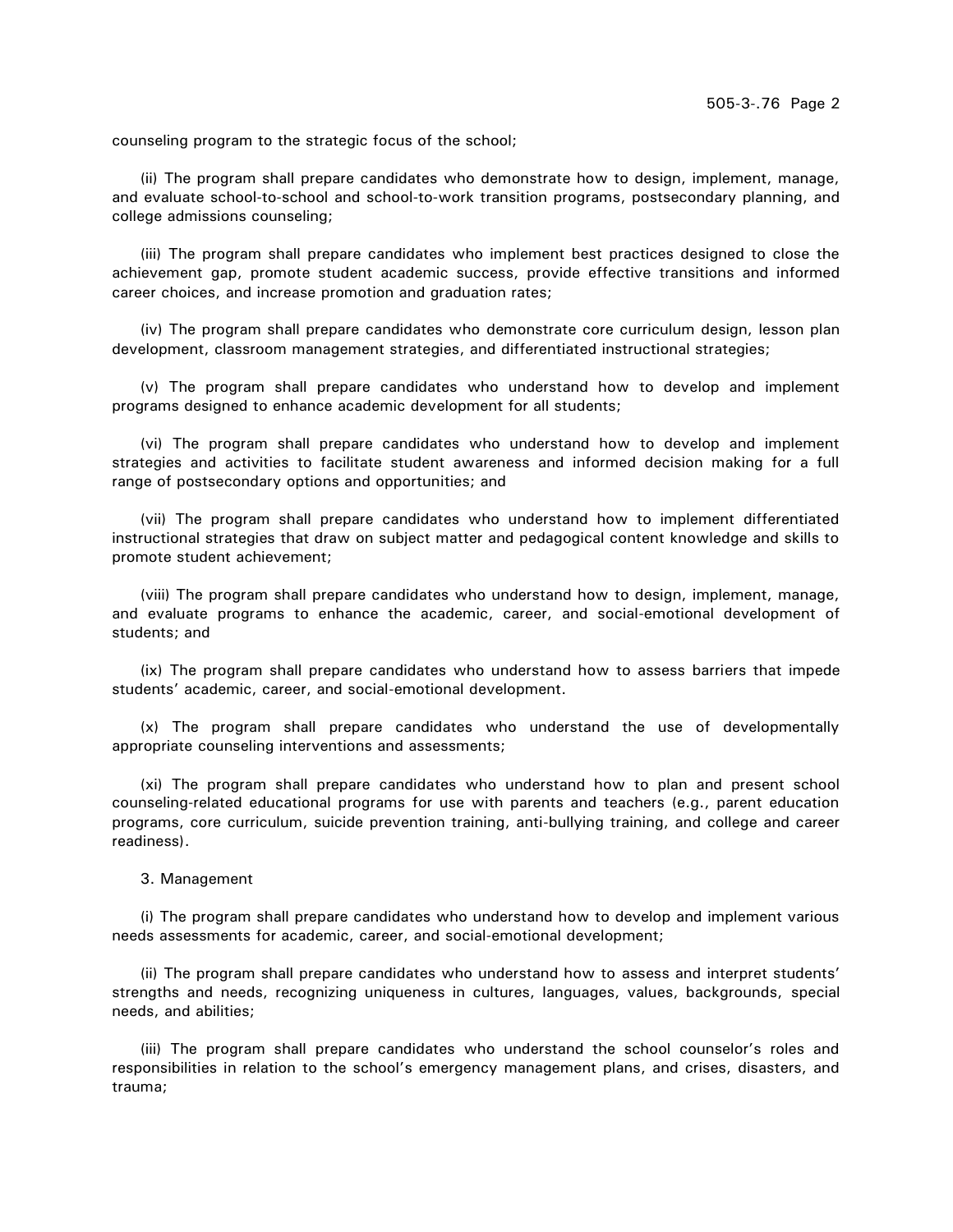(iv) The program shall prepare candidates who demonstrate the ability to apply and adhere to ethical and legal standards in school counseling.

## 4. Accountability

(i) The program shall prepare candidates who understand how to critically evaluate research relevant to the practice of school counseling;

(ii) The program shall prepare candidates who understand models of program evaluation for school counseling programs;

(iii) The program shall prepare candidates who understand basic strategies for evaluating counseling outcomes in school counseling (e.g., behavioral observation, program evaluation);

(iv) The program shall prepare candidates who understand current methods of using data to inform decision making and accountability (e.g., school improvement plan, school report card, academic and attendance);

(v) The program shall prepare candidates who understand how to analyze assessment information in a manner that produces valid inferences when evaluating the needs of individual students and assessing the effectiveness of educational programs;

(vi) The program shall prepare candidates who understand the outcome research data and best practices identified in the school counseling research literature;

(vii) The program shall prepare candidates who understand the use of technology in research, program delivery, and evaluation;

(viii) The program shall prepare candidates who understand how to apply relevant research findings to inform the practice of school counseling;

(ix) The program shall prepare candidates who understand how to develop measurable goals for school counseling programs, activities, interventions, and experiences; and

(x) The program shall prepare candidates who understand how to select appropriate assessment strategies that can be used to evaluate a student's academic, career, and social-emotional development;

(xi) The program shall prepare candidates who can demonstrate the ability to use applicable data to inform decision making and advocate for programs and students.

5. Counseling

(i) The program shall prepare candidates who understand the theories and processes of effective counseling for individual students and groups of students;

(ii) The program shall prepare candidates who demonstrate skills necessary to conduct individual/ group counseling and classroom lessons to promote the academic, career, and socialemotional development of students;

(iii) The program shall prepare candidates who demonstrate the ability to locate/design and implement prevention and intervention plans to promote academic, career, and social-emotional development;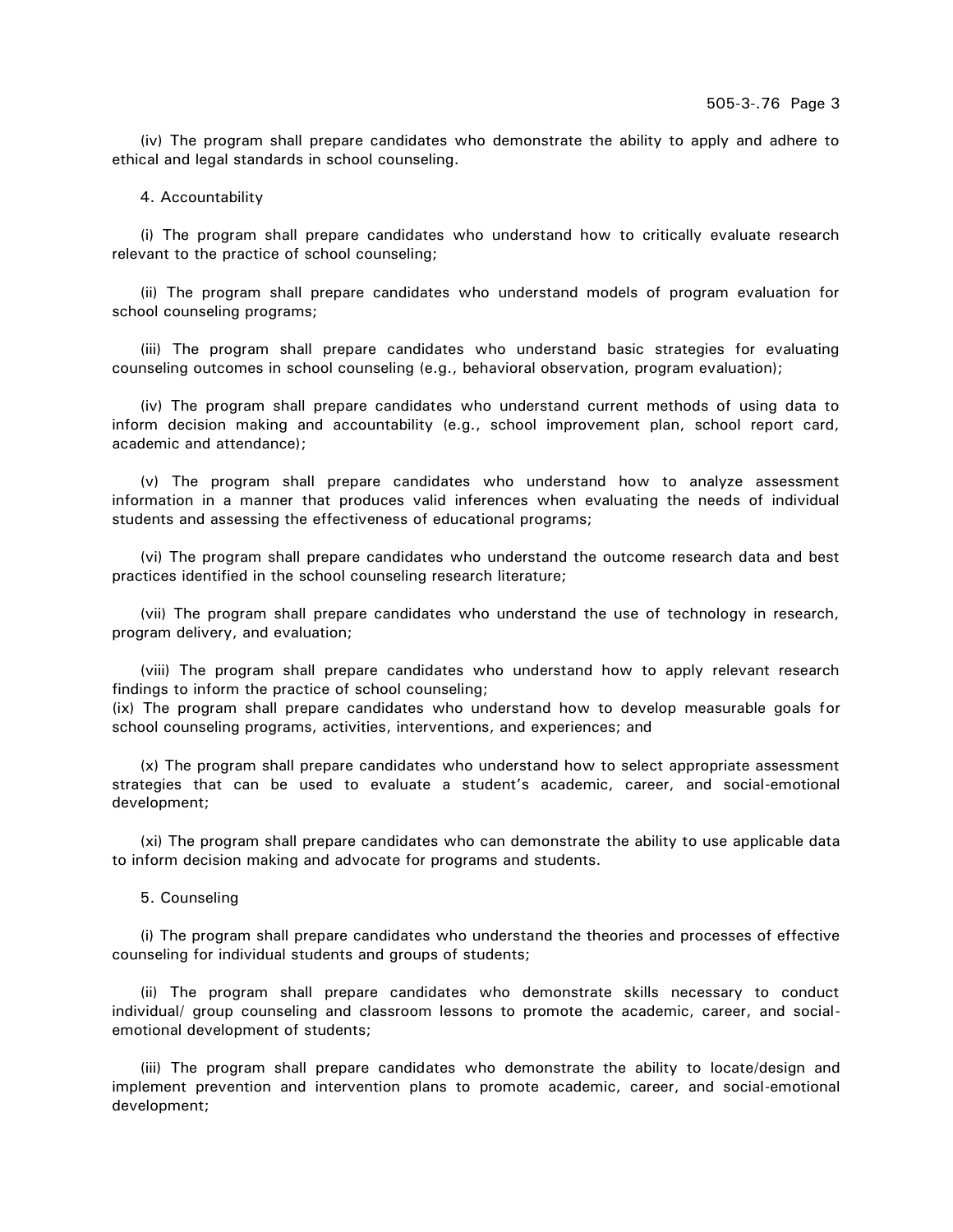(iv) The program shall prepare candidates who demonstrate strategies for helping students identify and utilize strengths and healthy coping skills needed for their academic, career, and socialemotional success;

(v) The program shall prepare candidates who understand group dynamics—including counseling, psycho-educational, task, and peer helping groups—and the facilitation of teams to enable students to overcome barriers and impediments to learning;

(vi) The program shall prepare candidates who understand the potential impact of crises, emergencies, and disasters on students, educators, schools, families, and communities and know the skills needed for crisis intervention;

(vii) The program shall prepare candidates who demonstrate self-awareness, sensitivity to others, and the skills needed to relate to diverse individuals and groups;

(viii) The program shall prepare candidates who demonstrate the ability to identify and assess characteristics, risk factors, and warning signs and to use procedures for responding to suicide risk, mental health concerns, and behavioral issues; and

(ix) The program shall prepare candidates who understand the influence of multiple factors (e.g., abuse, violence, eating disorders, attention deficit hyperactivity disorder, childhood depression, bullying, common medications that affect learning, behavior, and mood in children and adolescents) affecting the personal, social, and academic functioning of students;

(x) The program shall prepare candidates who understand the signs and symptoms of substance abuse in children and adolescents, as well as the signs and symptoms of living in a home where substance abuse occurs;

(xi) The program shall prepare candidates who understand how to analyze and use data to enhance school counseling programs and counseling interventions.

(xii) The program shall prepare candidates who understand the limitations of the role of the school counselor and will seek consultation when appropriate.

### 6. Leadership

(i) The program shall prepare candidates who understand the qualities, principles, skills, and styles of effective leadership;

(ii) The program shall prepare candidates who understand strategies of leadership designed to enhance the learning environment of schools to eliminate inequities and promote the success of all students;

(iii) The program shall prepare candidates who understand how to design, implement, manage, evaluate, and advocate for a comprehensive school counseling program;

(iv) The program shall prepare candidates who understand counselor roles in school leadership and multidisciplinary teams;

(v) The program shall prepare candidates who understand the important role of the school counselor as a systemic change agent;

(vi) The program shall prepare candidates who understand the school counselor's role in student assistance programs, school leadership, curriculum, and advisory meetings.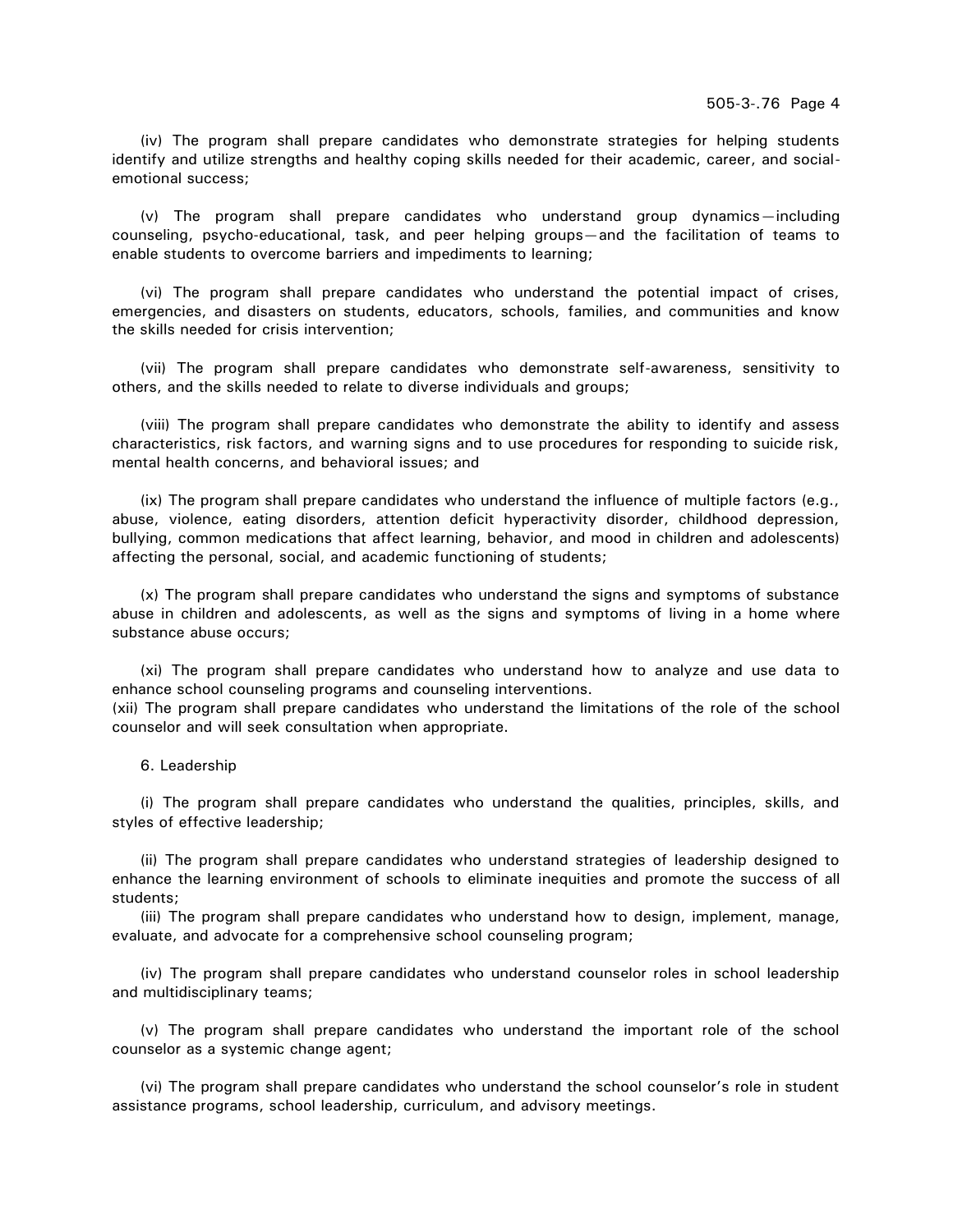7. Collaboration and Consultation

(i) The program shall prepare candidates who understand the value of family-school-community collaboration for student development, well-being, and learning;

(ii) The program shall prepare candidates who understand strategies to foster collaboration and teamwork within the school and the larger community to promote academic, career, and socialemotional development of students;

(iii) The program shall prepare candidates who understand systems theories, models, and processes of consultation in school system settings;

(iv) The program shall prepare candidates who understand strategies and methods for working with parents, guardians, families, and communities to empower them to advocate for their children;

(v) The program shall prepare candidates who understand the various peer programming interventions (e.g., peer mediation, peer mentoring, and peer tutoring) and how to coordinate them;

(vi) The program shall prepare candidates who understand how to consult with teachers, staff, and community-based organizations to promote student academic, career, and social-emotional development;

(vii) The program shall prepare candidates who understand how to locate and use resources in the community that can be used in the school to improve student academic, career, and socialemotional success;

(viii) The program shall prepare candidates who understand how and when to use referral procedures with helping agents in the community (e.g., mental health centers, businesses, service groups) to secure assistance for students and their families;

(iv) The program shall prepare candidates who understand techniques to foster collaboration and teamwork within schools.

### 8. Advocacy

(i) The program shall prepare candidates who critically examine the individual, community, environmental, and institutional factors enhancing or impeding—the academic, career, and socialemotional development of students;

(ii) The program shall prepare candidates who know strategies to promote student achievement and post-secondary access, considering the cultural, ethical, economic, legal, and political issues affecting equity and access;

(iii) The program shall prepare candidates who demonstrate the ability to advocate for school counseling roles.

(iv) The program shall prepare candidates who understand legislation and government policy relevant to school counseling;

(v) The program shall prepare candidates who understand the ways in which educational policies, programs, and practices can be developed, adapted, and modified to be culturally congruent with the needs of students and their families;